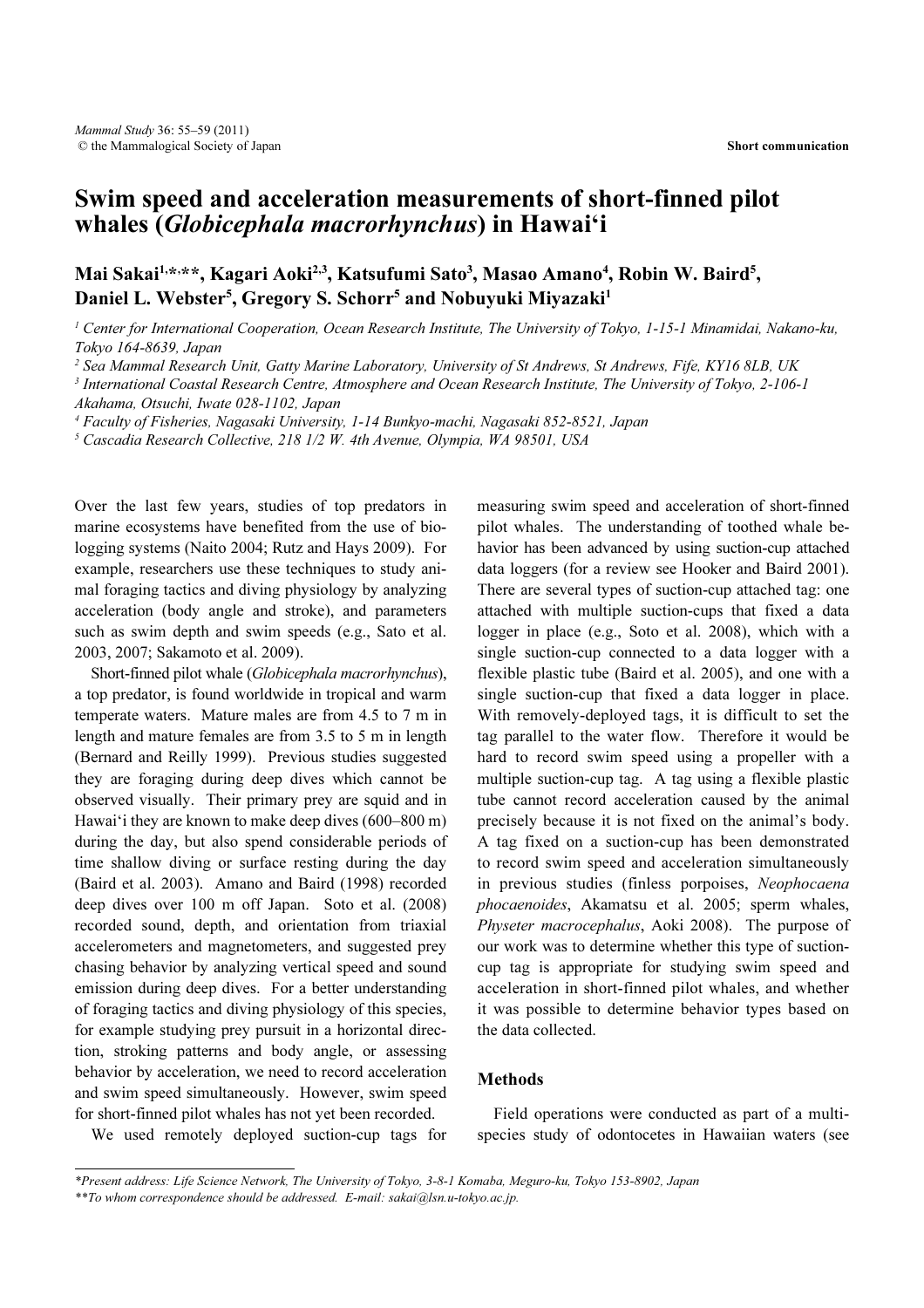

Fig. 1. Tag shape used in the current study.

McSweeney et al. 2007; Baird et al. 2008). Field work was undertaken off the west coast of the island of Hawai'i (19°–20°N, 156°W) over 15 days in May and July, 2008. Long term research on short-finned pilot whales has been conducted in this area (McSweeney et al. unpublished; Shane and McSweeney 1990). A single dedicated research vessel was used. Four or five observers were positioned in order to scan 360° between them. The study area was transited at 15–30 km/h. The tags were attached to pilot whales using a 4.5 or 7 m carbon-fiber pole with clip. The tagged individuals were observed and photographed after tagging in order to assess the angle of the placement of the tag. Age class of tagged individuals was estimated based on body size relative to other individuals, both in the field and in photographs. The tags contained a data logger (W2000- 3MPD3GT, Little Leonardo, Tokyo, Japan; diameter, 26 mm; length, 175 mm; weight, 140 g), VHF radio transmitter (ATS, Isanti, MN), suction-cup (Canadian tire, 8 cm diameter) and syntactic foam float (Fig. 1). Depth (1 Hz, resolution of 0.5 m), swim speed (1 Hz), and longitudinal acceleration (32 Hz) parallel with the long axis of the animal body were recorded. Tags were recovered using signals from the VHF transmitters.

The beginning or end of a dive was considered to be the moment when depth was greater than, or less than 3·m, respectively. Surface time was defined as the animal remaining less than 3 m from the surface. Swim speed was calculated using the rotation (revs  $s^{-1}$ ) of an external propeller. To calibrate the speed sensor, we examined the relationship between number of propeller rotations per second (rev  $s^{-1}$ ) and the actual speed when the logger was towed from 50 m depth to the surface at 8 different speeds using an electric reel on a vessel. The relationship was linear from 1.09 to  $1.92 \text{ ms}^{-1}$  for the logger of tag  $#2$  and from 0.99 to 1.68 ms<sup>-1</sup> for the logger of tag #3, and the coefficient of determination  $(R^2)$  for both loggers was greater than 0.99. The angles of the loggers

to the longitudinal axes of the animal body may make difference between recorded swim speed and actual swim speed. It was impossible to align the loggers exactly parallel to the longitudinal axes of the animals. Therefore, the adjusted angle was calculated using the method described in Sato et al. (2003). If the adjusted angle was A (degree), recorded speed  $VI$  (ms<sup>-1</sup>) was considered *V*·cosine *A* as the component force in a direction perpendicular to the water flow which was actual speed  $V$ (ms<sup>-1</sup>). Therefore, actual speed V was calculated by:

 $V(i) = VI(i)/\cos A(i)$ 

#### Results and discussion

A total of 15 days (120 h) were spent on the water with tagging equipment ready to be deployed. We encountered pilot whales on 9 days and attempted to tag the animals on 3 days. The 3 tags (tag  $#1, #2, #3$ ) were attached to 3 different whales, two subadults (tag  $# 1$  and 3) and an adult male (tag #2). The tags were successfully attached on the first tagging attempt for tag #1, the third attempt for tag #2, and the second attempt for tag #3. Two of the three tags were retrieved, yielding a total of 37 minutes of data (31 minutes for tag #2, 6 minutes for tag #3, Table 1). One of the tags was not retrieved (tag #1).

The VHF signal of tag #1 was not received during an attempt to locate it 21 hours after tagging, likely due to the tag being underwater and the signal was not able to be received adequately (i.e., the animals was diving). Given that the signal was successfully received on the next attempt (34 hours after the initial tagging), it was assumed that the tag dropped off the animal between 21 and 34 hours after tagging. This is a similar attachment duration to other suction-cup tags deployed on this species in Hawai'i (maximum 24 hours, see Baird et al. 2003).

Although tag #1 and #2 were not initially deployed parallel to the animals' body axes (Fig. 2a, c, e), they shifted to a position almost parallel after several minutes (Fig. 2b, d, f). Tag #1 was observed again 3 hours after tagging, and remained in a position almost parallel to the body axis. We calculated the difference in the angle of the tag and the body-axis angle using the procedure described by Sato et al. (2003). The differences were estimated to be –2.1 degree in tag #2 and –5.7 degree in tag #3. The differences between recorded speed and actual speed were very little  $(cos (2.1) = 0.9993, cos$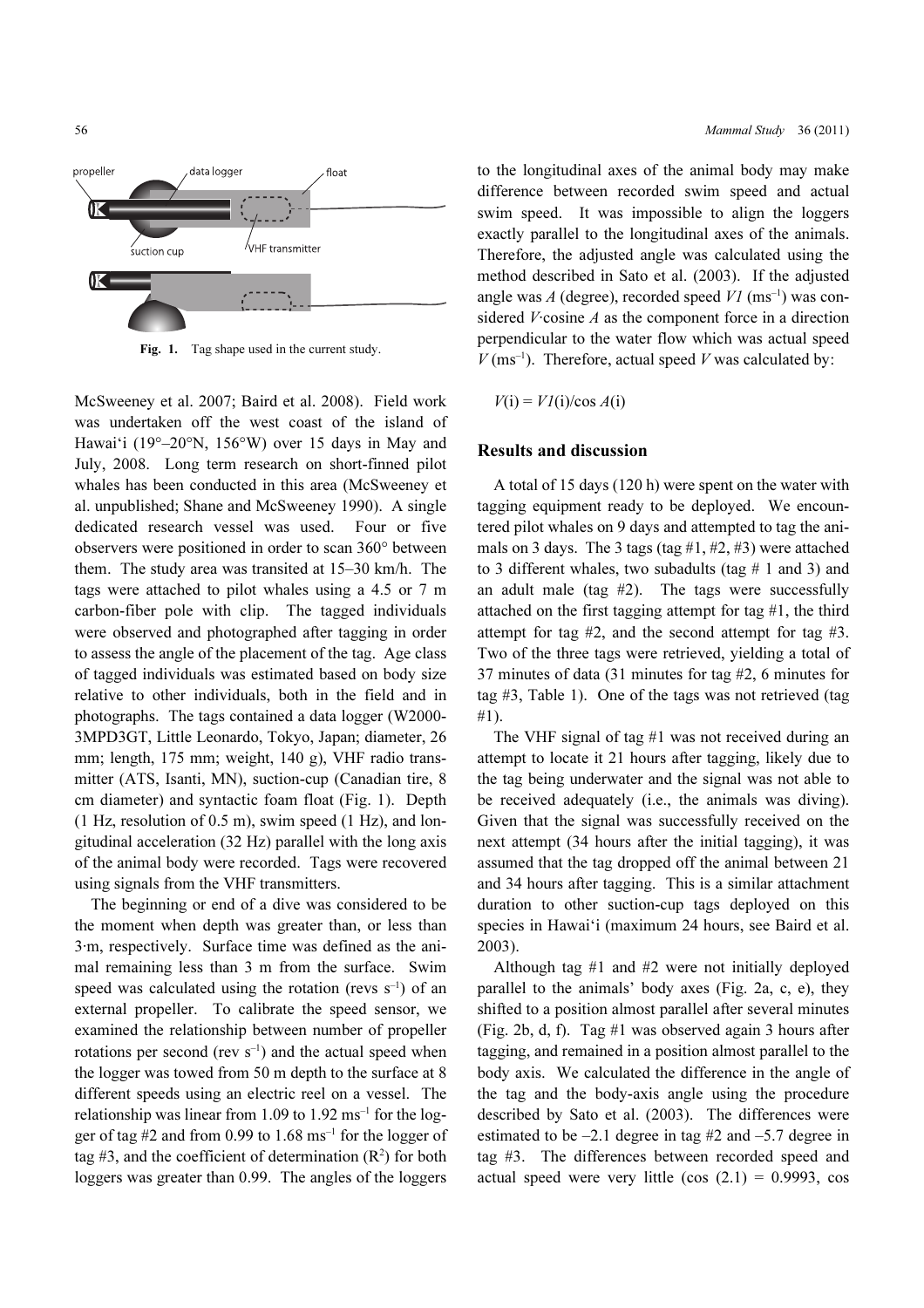|                                        | Tag $#2$                                             | Tag $#3$                                             |
|----------------------------------------|------------------------------------------------------|------------------------------------------------------|
| Recording time                         | $31 \text{ min}$                                     | 6 min                                                |
| Number of dives*                       |                                                      |                                                      |
| Duration of dive                       | Max: 367 s, mean. $\pm SD$ : 136 $\pm$ 122 s         | 128s                                                 |
| Maximum depth                          | 13.0 m, mean. $\pm SD$ : 8.2 $\pm 3.6$ m             | 37.75 m                                              |
| Swim speed                             | Max: 5.5 m/s, mean $\pm$ SD: 1.0 $\pm$ 0.4 m/s       | Max: 4.2 m/s, mean $\pm$ SD: 1.2 $\pm$ 0.6 m/s       |
| Number of surface time                 | 6                                                    |                                                      |
| Duration of surface time               | Max: 281 s, mean $\pm$ <i>SD</i> : 165 $\pm$ 69 s    | 111 s                                                |
| Breathing interval during surface time | Max: 22 s, min: 9 s, mean $\pm$ SD: 14.9 $\pm$ 3.0 s | Max: 16 s, min: 8 s, mean $\pm$ SD: 10.9 $\pm$ 2.5 s |

Table 1. Summary of swimming data on short-finned pilot whales

\* The tags detached during the last drive



Fig. 2. Attachment of a data logger to a pilot whale using a suctioncup tag (Hawai'i, USA). a; Tagging using a pole (tag #1). b; 8 minutes after the tagging (tag #1). c; The position of the tag just after tagging (tag #2). d; 4 minutes after the tagging (tag #2). e; The position of the tag at the end of the attempt (tag #3). f; The position of tag #3 after one dive.

 $(5.7) = 0.99505$ . These observations and subsequent analysis suggested that tags became nearly parallel to the animals' body axes due to the flow of the water. These results suggest that swim speed for this species was measured correctly using this type of suction-cup tag.

Tag #2 recorded 7 dives, and tag #3 recorded 2 dives (Table 1). The animals made shallow dives (maximum depth was 37.7 m) and the average swim speed for both animals were around 1.0 ms<sup>-1</sup> (tag #2: avg.  $\pm$  SD: 1.0  $\pm$ 0.4 ms<sup>-1</sup>, tag #3: avg.  $\pm$  SD: 1.2  $\pm$  0.6 ms<sup>-1</sup>). At the moment the tags dropped off, they had recorded the



Fig. 3. Breathing behavior of the of the short-finned pilot whale carrying tag #2. black arrows indicate breathing point.

maximum swim speed and acceleration  $(\#2; 5.5 \text{ ms}^{-1}, 2.1)$  $\text{ms}^{-2}$ , #3; 4.2 ms<sup>-1</sup>, 1.9 ms<sup>-2</sup>) and swim depth increased drastically for each animal. The whales were accelerating downward at great speed at that moment.

The swim speed dropped about every 10 to 20 seconds while the animal was close to the surface (Fig. 3). This suggests that the data logger broke the surface of the water at the moment the animal took a breath. Longitudinal acceleration recorded a rapid change of body angle when the animal was breathing (Fig. 3).

A high frequency signal was intermittently recorded in longitudinal acceleration during diving in tag #2 (Fig. 4). In general, high-frequency components of acceleration have been considered as stroking (e.g., Sato et al. 2003, 2007). We tested relationships between high-frequency components of longitudinal acceleration and a change of swim speed. We analyzed only the data when the whale swam horizontally because buoyancy may affect changes of speed during ascent or descent phases (Watanabe et al. 2006). There were 9 periods where we recorded high frequency waves (avg.  $\pm$  SD: 11.6 s  $\pm$  5.6) during hori-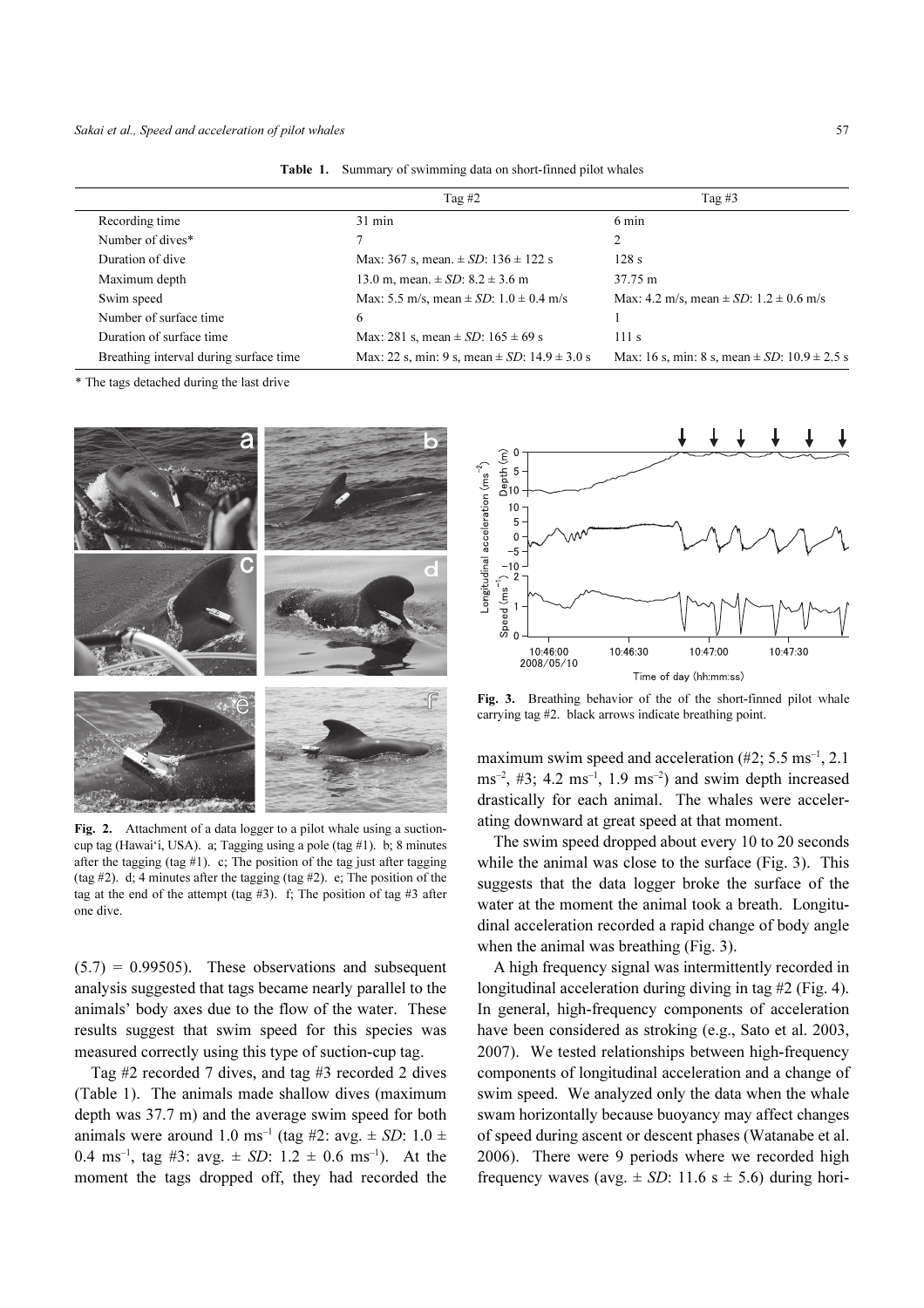

Fig. 4. Stroke and glide swimming of the short-finned pilot whale carrying tag #2. Gray area indicates stroking periods.



Fig. 5. Continuous stroking of the short-finned pilot whale carrying tag #3.

zontal swim in tag #2. We compared the swim speed of the start point and end point in those periods. For all of these periods the speed of end point was higher than that of the start point (mean difference  $\pm$  SD: 0.18 ms<sup>-1</sup>  $\pm$ 0.07). These results suggest that the increases in swim speed were caused by thrust and the high frequency waves indicate stroking. There were 6 periods which did not include stroking (avg.  $\pm$  SD: 10.2 s  $\pm$  2.6) during horizontal swim in tag #2. For all of these periods the speed at the end point was lower than that at the start point (mean difference  $\pm SD$ :  $-0.15$  ms<sup>-1</sup>  $\pm 0.05$ ). This suggests the decline of speed were derived from drag and the animal was gliding during these periods. There was a high frequency signal and the speed increased during the ascent phase of the dive in tag #3 (Fig. 5). This suggests the whale was stroking continuously.

These results show that several behaviors, such as breathing, stroke and glide swimming, and continuous stroking, can be determined using swim speed and acceleration data. By using data loggers for longer periods of time more detailed diving behavior will be revealed in future studies.

Acknowledgments: We would like to thank all volunteer members who assisted us with field work. Field work was funded by the Southwest Fisheries Science Center of NOAA Fisheries and the U.S. Navy (N45). This research was supported by the "Bio-Logging Science of the University of Tokyo (UTBLS)" program led by Nobuyuki Miyazaki. Tagging was undertaken under NMFS Scientific Research Permit No. 731–1774. We thank two anonymous referees for reviewing the manuscript and providing helpful suggestions.

#### References

- Akamatsu, T., Matsuda, A., Suzuki, S., Wang, D., Wang, K. X., Suzuki, M., Muramoto, H., Sugiyama, N. and Oota, K. 2005. New stereo acoustic data logger for free-ranging dolphins and porpoises. Marine Technology Society Journal 39: 3–9.
- Amano, M. and Baird, R. W. 1998. Research on the behavior and social structure of the 'Tappanaga', the northern form of the short-finned pilot whale. Abstract of the International Forum of Dolphins and Whales 20, Muroran, Japan. pp. 61–62.
- Aoki, K. 2008. Diving behavior of sperm whales. Ph.D thesis, Faculty of Agriculture, University of Tokyo, Nakano, Tokyo, pp. 7–10 (in Japanese).
- Baird, R. W., McSweeney D. J., Heithaus M. R. and Marshall, G. J. 2003. Short-finned pilot whale diving behavior: deep feeders and day-time socialites. Abstract of the 15th Biennial Conference on the Biology of Marine Mammals at Greensboro, North Carolina, USA, p. 10.
- Baird, R. W., Hanson, M. B. and Dill, L. M. 2005. Factors influencing the diving behaviour of fish-eating killer whales: sex differences and diel and interannual variation in diving rates. Canadian Journal of Zoology 83: 257–267.
- Baird, R. W., Webster, D. L., Mahaffy, S. D., McSweeney, D. J., Schorr, G. S. and Ligon, A. D. 2008. Site fidelity and association patterns in a deep-water dolphin: Rough-toothed dolphins (Steno bredanensis) in the Hawaiian Archipelago. Marine Mammal Science 24: 535–553.
- Bernard, H. J. and Reilly, S. B. 1999. Pilot whales. In (S. H. Ridgway and R. Harrison, eds.) Handbook of Marine Mammals, vol. 6, pp. 245–279. Academic Press, San Diego.
- Hooker, S. K. and Baird, R. W. 2001. Diving and ranging behaviour of odontocetes: a methodological review and critique. Mammal Review 31: 81–105.
- McSweeney, D. J., Baird, R. W. and Mahaffy, S. D. 2007. Site fidelity, associations, and movements of Cuvier's (Ziphius cavirostris) and Blainville's (Mesoplodon densirostris) beaked whales off the island of Hawai'i. Marine Mammal Science 23: 666–687.
- Naito, Y. 2004. New steps in bio-logging science. Memoirs of the National Institute for Polar Research Special Issue 58: 50–57.
- Rutz, C. and Hays, G. C. 2009. New frontiers in biologging science. Biology Letters 5: 289–292.
- Sakamoto, K. Q., Sato, K., Ishizuka, M., Watanuki, Y., Takahashi, A., Daunt, F. and Wanless, S. 2009. Can ethograms be automatically